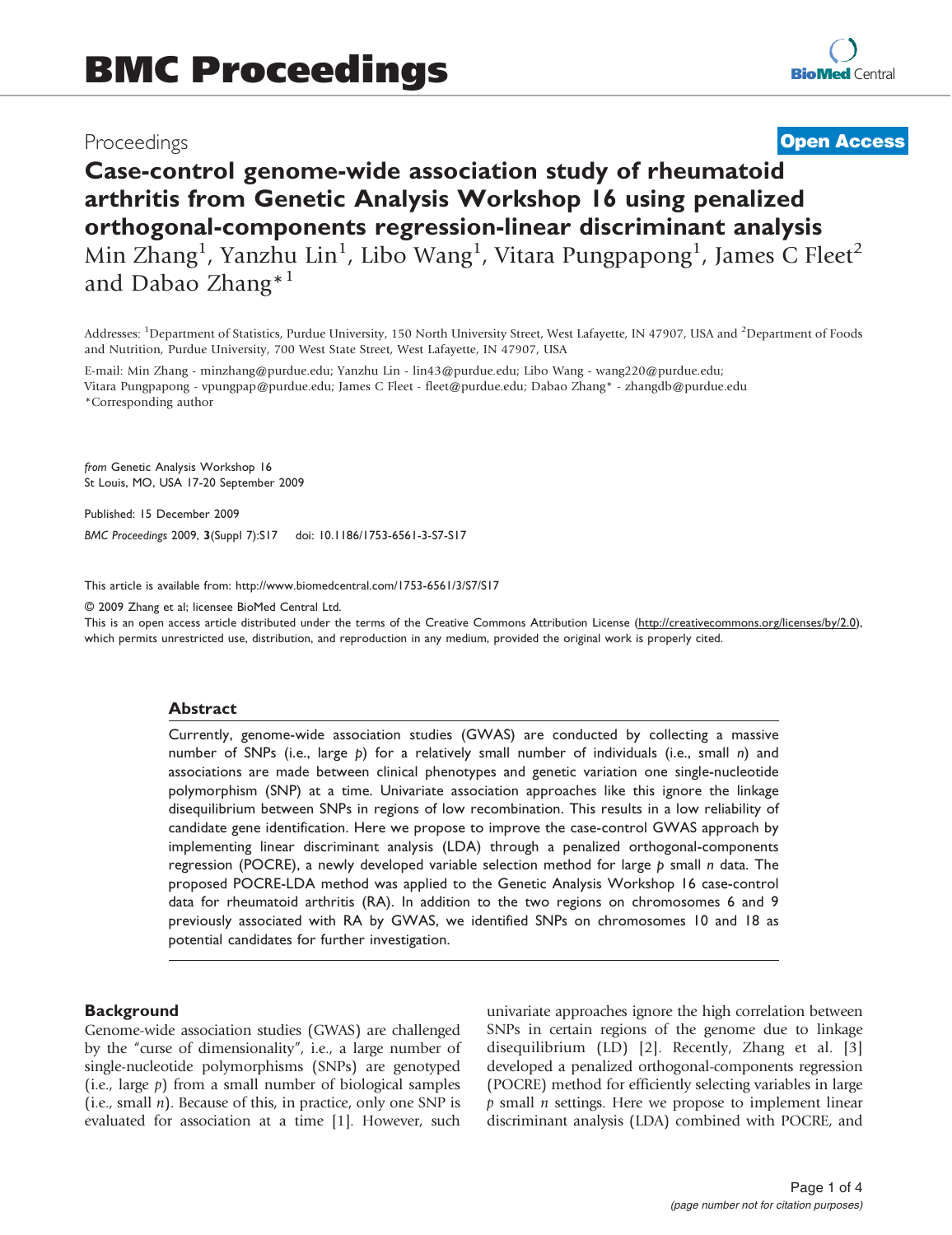apply the so-called POCRE-LDA to a case-control GWAS dataset.

# Methods

# **POCRE**

POCRE works well to fit a large  $p$  small  $n$  regression model [\[3\]](#page-3-0),

$$
\mathbf{Y} = \mu + \sum_{j=1}^{p} \beta_j \mathbf{X}_j + \varepsilon,\tag{1}
$$

where the sample  $(Y, X_1,..., X_p)$  is of size *n*. Let  $X = (X_1^T, ..., X_p^T)$ , and further assume both Y and X are centralized ( $\mu$  = 0 in the above model). Starting with  $\tilde{\mathbf{X}}_1 = \mathbf{X}$ , POCRE sequentially constructs components  $\tilde{\mathbf{X}}_k \omega_k$  such that  $\tilde{X}_k$  is orthogonal to  $\{ \mathbf{X}_i \omega_i, \dots, \mathbf{X}_{k-1} \omega_{k-1} \}$ , and the loading  $\omega_k = \gamma ||\gamma||$  with  $\gamma$  minimizing

$$
-2\gamma^T \tilde{\mathbf{X}}_k^T \mathbf{Y} \mathbf{Y}^T \tilde{\mathbf{X}}_k \alpha + ||\gamma||^2 + g_\lambda(\gamma), \text{ subject to } ||\alpha|| = 1.
$$
\n(2)

Here  $g_{\lambda}(\gamma)$ , is a penalty function with tuning parameter  $\lambda$ , which Zhang et al. [\[3\]](#page-3-0) implemented with empirical Bayes thresholding methods proposed by Johnstone and Silverman [[4\]](#page-3-0). Such implementation introduces a proper regularization on  $\gamma$ , and provides adaptively sparse loadings of orthogonal components.

When the optimal  $\gamma$  solving Eq. (2) is zero, we stop the sequential construction because the constructed orthogonal components  $\{X_1\omega_1, X_2\omega_2, ...\}$  account for almost all contributions of X to the variation in Y. An estimate of  $\beta_1$ ,...,  $\beta_p$  in Eq. (1) can be derived by regressing Yon these orthogonal components. Resultant estimates of  $\beta_1, ..., \beta_p$  are mostly zero due to the sparse loadings in  $\omega_j$ ,  $j = 1, 2, ...$  This algorithm is computationally efficient as it only involves algorithm is computationally efficient as it only involves constructing penalized leading principal components.

#### POCRE-LDA

POCRE can efficiently construct orthogonal components by excluding insignificant SNPs, and therefore simultaneously identify significant SNPs for GWAS [[5](#page-3-0)]. In a casecontrol GWAS, we can define the response variable using the group membership, i.e.,  $y_i = 1$  if individual *i* is from the case population, and  $y_i = -1$  otherwise. Then, regressing  $Y = (y_1,..., y_n)^T$  on X using POCRE implements<br>I DA with threshold  $c = 0$  Indeed, the resultant LDA with threshold  $c = 0$ . Indeed, the resultant  $\sum_{j=1}^{p} b_j \mathbf{X_j}$  is a penalized version of Fisher's LDA direction [[6](#page-3-0)], with  $b_i$  estimating  $\beta_i$ . We therefore call it POCRE-LDA, with the tuning parameter  $\lambda$  elicited by employing a 10-fold cross-validation and considering candidates  $\lambda \in \{0.8, 0.82, 0.84, 0.86, 0.88, 0.9, 0.92,$ 0.94, 0.96, 0.98, 1}.

We applied POCRE-LDA to the rheumatoid arthritis (RA) case-control data in Genetic Analysis Workshop (GAW) 16. Of the 545,080 SNPs, 490,613 (90.2%) SNPs and all 2,062 individuals (868 cases and 1,194 controls) were kept for our analysis after using PLINK [[7\]](#page-3-0) to preprocess the data and control the data quality. To control the underlying population structure, EIGENSTRAT [[8\]](#page-3-0) was used to derive the first 10 principal components of the genome-wide genotype data. Then POCRE-LDA was applied separately to each chromosome. The effects of the 10 principal components constructed by EIGENSTRAT were controlled, where, for each chromosome, only the first several principal components were identified to be associated with the case/control status (results not shown).

#### **Results**

The results of our analysis are shown in [Figure 1,](#page-2-0) where the estimated effect size of each SNP is plotted against the physical location of the SNP. Several clusters of nonzero effects appear on chromosomes 6, 9, 10, and 18. The cluster on chromosome 6 covers a wide genomic region ranging from 6p22.1 to 6p21.32 and includes many genes related to the immune system. For example, this region contains the human leukocyte antigen (HLA) genes that encode the major histocompatibility complex (MHC) proteins necessary for antigen presentation and the TAP2 gene that encodes a membrane-associated ATP-binding cassette peptide transporter necessary for delivering antigens to MHC class I proteins. Because there are many SNPs with nonzero effects in each of these clusters, [Table 1](#page-2-0) reports only the most significant SNPs within each region. The gene information corresponding to this genetic location was obtained from the Ensemble database [http://www.](http://www.ensembl.org) [ensembl.org](http://www.ensembl.org). Several of the genes on chromosome 6 listed in [Table 1](#page-2-0) have previously been shown to be associated with RA, i.e., MICB [\[9\]](#page-3-0), BAT1 [\[9\]](#page-3-0), TAP2 [[10,11](#page-3-0)], and BTNL2 [\[12](#page-3-0)]. The most significant SNP on chromosome 9 (rs2900180), together with another significant SNP in that region (rs3761847), are in LD with the TNF receptor associated factor 1 (TRAF1) gene as well as the C5 gene. Polymorphisms in these two genes were previously associated with RA [[13,14](#page-3-0)]. Our results suggest weak evidence of association for SNPs on chromosomes 10 and 18 with RA (i.e., only a few SNPs with nonzero effects occur there). Neither of these regions has previously been associated with RA. Our analysis also reveals a large number of individual SNPs with nonzero effects [\(Figure 1](#page-2-0)). These may also reflect genetic variation controlling the risk for RA. For example, rs2476601 on chromosome 1 has a nonzero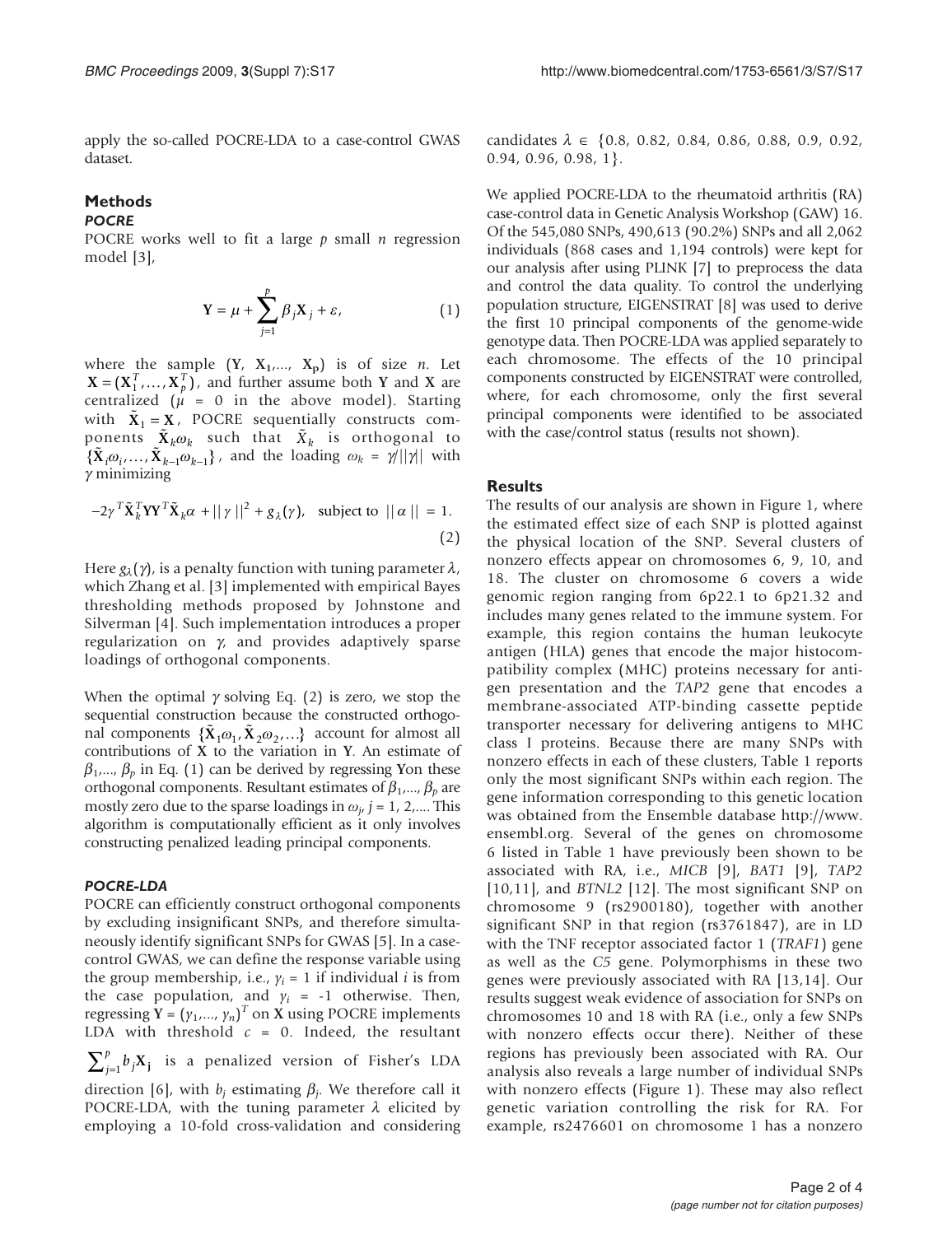<span id="page-2-0"></span>

#### Figure 1

SNPs identified using POCRE-LDA. The x-axis indicates the physical location of each SNP on the chromosome, and the y-axis represents the absolute value of the estimated coefficient, i.e.,  $|b_j|$ . Genetic regions with multiple SNPs are identified in chromosomes 6, 8, 9, 10, and 18.

Table 1: Genomic regions and candidate genes identified for case-control study of rheumatoid arthritis in GAW16

| Chromosome           | <b>Genomic region (Mb)</b> | <b>SNP</b> with the largest effect | <b>Number of genes</b> | Candidate genes                                             |
|----------------------|----------------------------|------------------------------------|------------------------|-------------------------------------------------------------|
| 6p21.33              | 31.55-31.62                | rs2523647                          | 4                      | MICB-001; MICB-002; MCCD1-001; BAT1                         |
| 6 <sub>p</sub> 21.32 | 32.33-32.41                | rs10484560                         |                        | C6orf10                                                     |
| 6 <sub>p</sub> 21.32 | 32.47-32.69                | rs3135363                          | 6                      | BTNL2; HLA-DRA; AL662796.6; HLA-DRB9;<br>HLA-DRB5; HLA-DRB1 |
| 6 <sub>p</sub> 21.32 | 37.74-32.79                | rs9275601                          |                        | HLA-DOBI                                                    |
| 6 <sub>p</sub> 21.32 | 32.87-32.97                | rs9380326                          |                        | HLA-DOB; TAP2; PSMB8; PSMB9; TAP1                           |
| 6p21.32              | 33.21-33.29                | rs3130237<br>rs6901221             |                        | COLI IA2; RXRB; SLC39A7; HSD17B8;<br><b>RINGI</b>           |
| 9q33.1               | $12.05 - 12.12$            | rs2900180                          |                        | DBCI: TRAFI <sup>a</sup> : $\mathsf{C5}^a$                  |
| 10q11.22             | 49.64-49.79                | rs2671692                          |                        | C10orf64; LRRC18                                            |
| 18q12.1              | 26.82-26.88                | rs2852003                          |                        | DSC <sub>3</sub>                                            |

<sup>a</sup>The identified SNPs are in linkage disequilibrium with these genes.

effect and is about 71 kb upstream of the PTPN22 gene identified by Plenge et al. [\[14](#page-3-0)] as associated with RA.

## **Discussion**

For general settings with large  $p$  small  $n$  data, the superior performance of POCRE over existing methods such as LASSO and ridge regression were presented in Zhang et al. [\[3\]](#page-3-0). The results of our analysis compare favorably with the earlier GWAS conducted by Plenge et al. [[14\]](#page-3-0). This is in spite of the fact that we conducted only a stage I analysis (i.e., a full GWAS in a single population) rather than the two-stage approach reported by Plenge et al. [[14\]](#page-3-0) (i.e., follow-up analysis of a sub-set of highly significant SNPs identified from stage I using a second, unrelated population). Thus, our new analytical procedure appears to be more sensitive and less open to false positives compared with the traditional univariate

approach used by Plenge et al. [[14\]](#page-3-0). In addition to the multi-SNP approach we used, another difference between our approach and the method used by Plenge et al. [\[14\]](#page-3-0) is that we used the first 10 principal components for population stratification in our analysis, whereas Plenge et al. [[14\]](#page-3-0) used only the first principal component. It should be noted that our analysis did not find an association between the STAT4 gene polymorphism and RA that was previously reported by others [\[15](#page-3-0)]. However, this earlier analysis was conducted in a casecontrol association study using only 13 candidate genes selected from within the long (q) arm of chromosome 2 that was previously shown to be in linkage with RA in 642 families of European ancestry [\[15\]](#page-3-0). Our data showing a lack of association between the STAT4 polymorphism and RA is consistent with the previous GWAS by Plenge et al. [[14\]](#page-3-0).